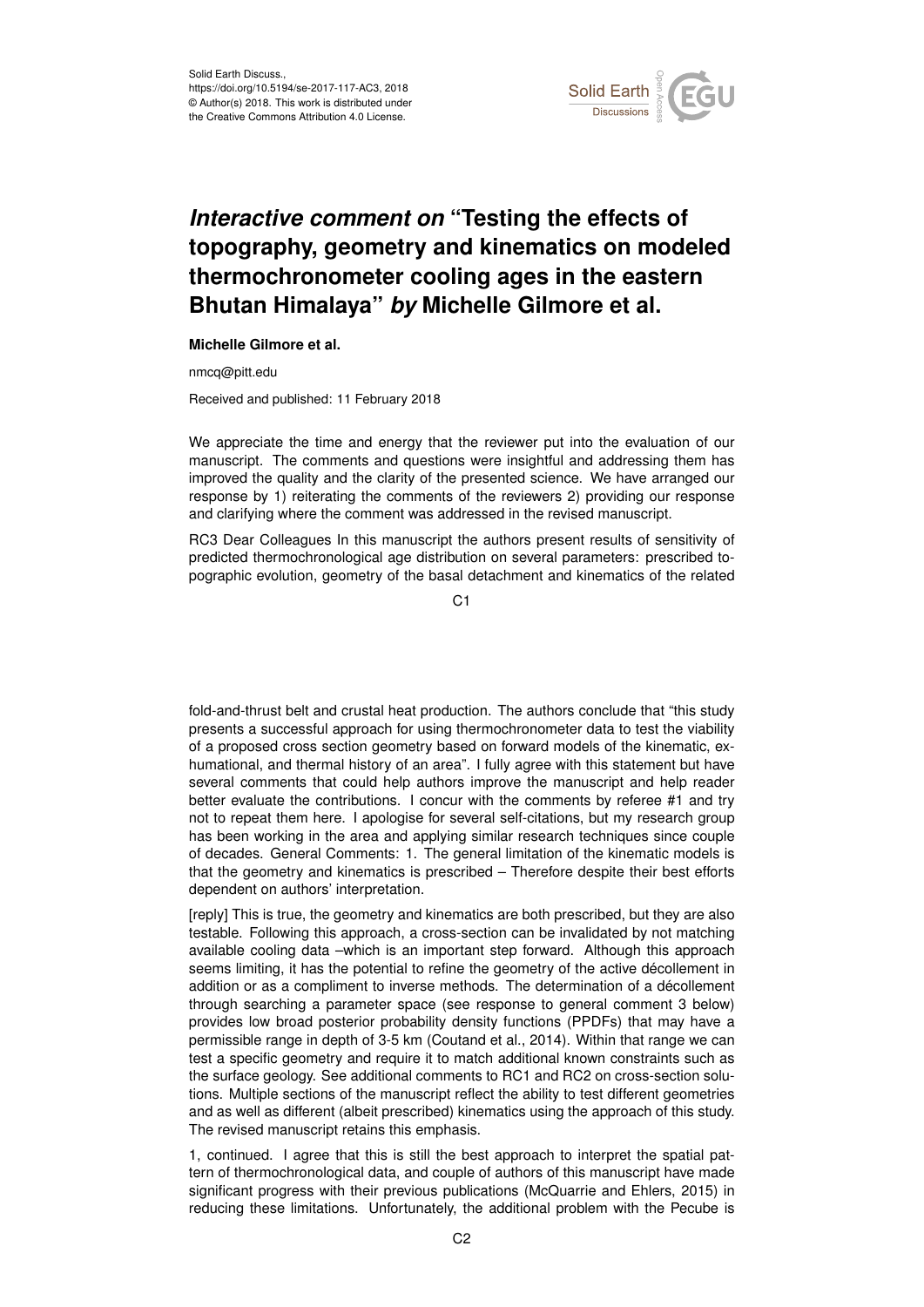that it cannot generate simultaneous movement on faults with opposite sense of slip. In the Himalaya, and in particular for the GHS, the cooling and exhumation were affected by the simultaneously motion along the MHT at the base and the South Tibetan Detachment (STD) at the top. The STD in the eastern Himalaya was active as a ductile shear zone until 11 Ma, which is half of the period of the here presented experiments. Could the "tectonic denudation" affect the cooling pattern of the northern part of the section?

[reply]There are two important points here. 1) Using the modified version of Pecube as presented in this paper, we actually can generate simultaneous motion on both the MCT and the STD. This can be done in Move by first applying 10 km of motion to the MCT, then 10 km of motion to the STD, and finally accounting for the flexural load and resulting change in topography. The resulting displacement field would show pure extrusion of Greater Himalayan rock in prescribed 10-km increments (or increment value of choice). 2) Although we could, we did not include simultaneous motion of the STD. This choice was made for a variety of reasons; 1) early STD magnitude is largely unconstrained and predates the ages preserved in the thermochronometers systems used in this manuscript, 2) not including STD motion (i.e. potentially more recent activity) allows us to evaluate what component of the low-temperature (ZHe or AFT) exhumation required extensional exhumation from 10-0 Ma. Tectonic denudation could absolutely affect the cooling in the northern part of the cross section. However, based on the match between our best-fitting models and measured cooling ages, we argue that any recent (7-0 Ma) tectonic denudation is minimal. The critical dataset needed in the north would be MAr ages. These data should record the earlier ( $\sim$  11 Ma ??) cooling signal of the STD. We do suggest potential links between the periods of rapid shortening and STD activity in section 5.3 of the resubmitted manuscript.

2. The shape of isotherms and their effect on the cooling rates. Himalaya are an active contractional orogen, therefore, the isotherms are deformed and the geothermal gradient is not constant in space and time. Was this accounted for in the experiments when

C3

calculating the eroded material or when calculating the exhumation rates? For example the same rock uplift rate, minus same surface erosion rate will not yield the same cooling rate. Therefore because the exhumation rates are based on thermochronology, i.e., cooling rates, thermochronological data cannot be simply converted into exhumation rates based on an assumed geothermal gradient. The exhumation rates will depend on local instantaneous geothermal gradient at different times. This is not discussed in the manuscript.

[reply] Geothermal gradients and the resulting shape of isotherms in the model are dynamic and change at each incremental time-step based on 1) thermal parameters prescribed to each model in Pecube; 2) locations and magnitudes of fault displacement; 3) locations and magnitudes of erosion as dictated by structural uplift, isostatic flexure, topographic evolution, and erosion in the flexural-kinematic model; and 4) the rates of deformation and exhumation which are dictated by the absolute timing of each step which we assigned as input in Pecube. We reproduce the same inverted thermal gradients at the MCT (when active) and KT (when active) that have been both proposed and modeled for these structures. Reviewer 3 is correct in that this point should be explicitly stated in the manuscript for clarity. Revisions were made in sections 3.2 and 5.1.

3. The authors write that they have performed a sensitivity analysis. However they have performed a limited number of experiments changing one or two parameters at the time (I concur with the related comments by referee #1). However it would have been better to perform a systematic search through the parameter "space" by providing the ranges of variables and searching for the most optimal value – the lowest misfit. I agree that this is a very time consuming approach, which requires tens of thousands of experiments. However this is the only approach that can provide a statistically relevant evaluation of any of the parameters. Pecube produces posterior probability density functions (PPDFs) for each model parameter, (Braun, J., P. Van Der Beek, P. Valla, X. Robert, F. Herman, C. Glotzbach, V. Pedersen, C. Perry, T. Simon-Labric, and C.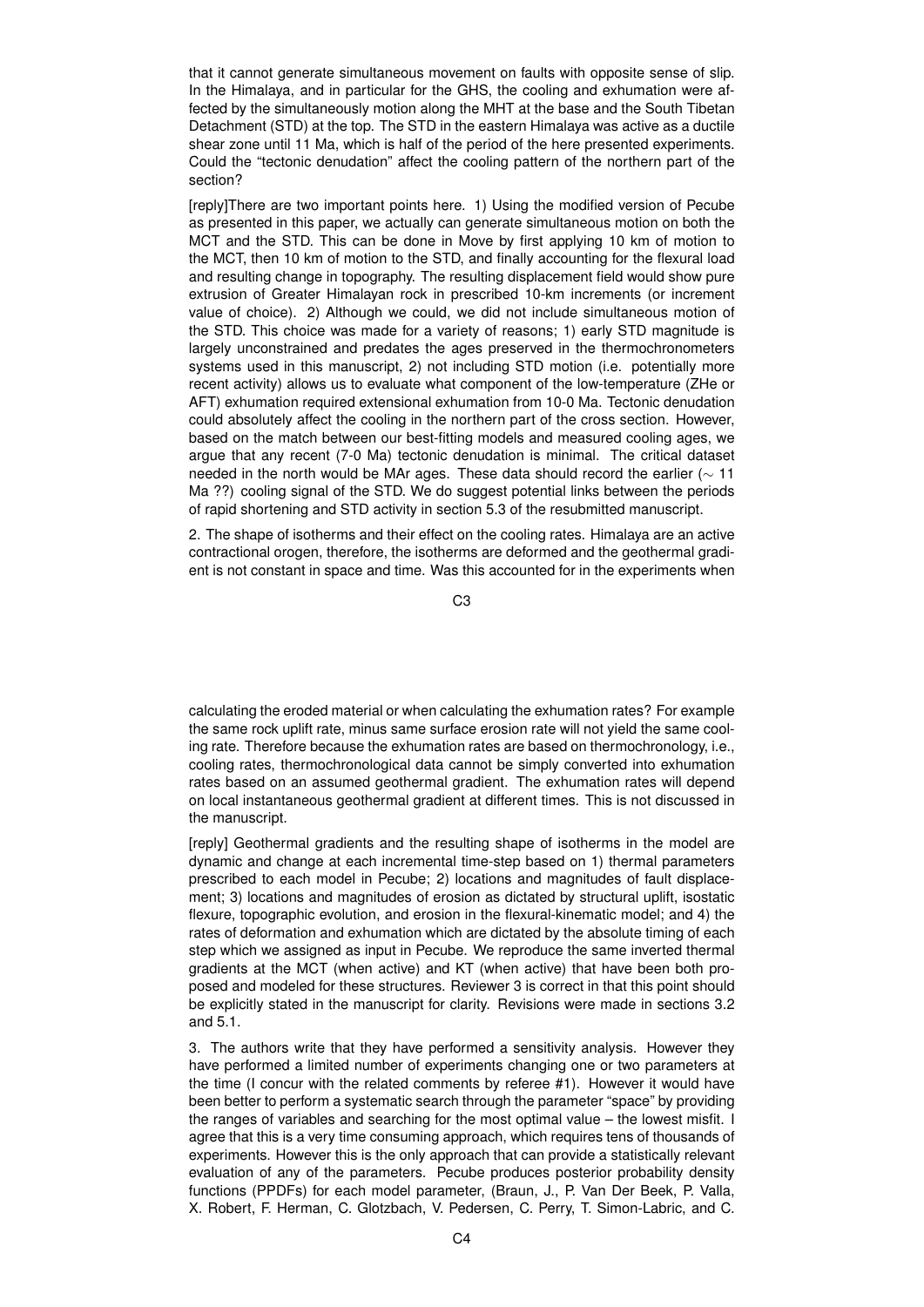Prigent (2012), Quantifying rates of landscape evolution and tectonic processes by thermochronology and numerical modeling of crustal heat transport using PECUBE, Tectonophysics, 524-525, 1–28, doi:10.1016/j.tecto.2011.12.035.âEYA'l) I admit that I do not know if this can be implemented by the technique presented here (combination of Pecube thermokinematic modeling and Move kinematic modeling).

[reply] The variables that are assigned in Pecube (in particular heat production properties) can be determined by a systematic search through parameter space. However, the much more interesting and debated properties such as cross section geometry, kinematics, velocity, and topography are all a function of the flexural-kinematic model generated in Move. For these models, designing a parameter search or graphically representing a parameter search is much more complicated. For example, supplementary data Figure 1 shows 9 different models where topography, kinematics, or geometry were varied. These 9 models all produced a foreland basin, dip of the decollement and surface geology that were all considered acceptable (within 1 km of modern thickness; +1/ -0.5◦ of modern dip; and 1 km of modern surface geology). Over 50 other flexural models were tested that did not match these criteria. Of the 9 models that are presented in this study, each model was run using 4-7 different velocities to 1) see predominant trends on the predicted cooling ages and 2) determine which combination of velocities resulted in predicted cooling ages that best matched the measured data. For all of the different velocities and the different kinematics and geometries we examined a range of thermal properties, specifically Ao (surface radiogenic heat production – see response to comments from supplementary document (annotated manuscript) p. 9, l. 8 below), which has a large, known range of measured values (i.e. Ray and Rao, 2000; Menon et al., 2003; England et al., 1992; Whipp et al., 2007; Herman et al., 2010 – all references in manuscript). Ao was varied in 0.25 to 0.5  $\mu$ W/m3 increments. Note that we do not test the effect of basal heat production, but rather hold that fixed at 1300◦C at the asthenosphere ∼110 km (Table 2). While the number of variations we tested is not an infinite number (or 10's of thousands) it is respectably above 500 simulations (in Pecube). The challenge is of course visually showing that range. We understand,

 $C<sub>5</sub>$ 

based on comments by reviewer 1 and reviewer 3, that the full range of parameters tested was not clear and we have rectified this in the new version of the manuscript, particularly in section 3.

4. The GHC is not a thrust sheet-the rocks in this lithotectonic units were affected by pervasive and heterogeneous ductile deformation. Similarly the MCT is not a fault but a several kilometers thick ductile shear zone with mylonites derived both from footwall block rocks and the hanging wall block rocks. All these rocks deformed as viscoelastoplastic thermally activated materials and ought to be modeled as such not as Mohr-Coulomb materials. I do not question the applicability of cross section balancing and thermokinematic modeling for the rocks and structures that were dominantly deformed as the latter mechanisms. Therefore the particle displacement paths were not as simple as implemented by thermal-kinematic models. In conclusion, these models are applicable for the period after the cessation of pervasive ductile deformation. This is regardless weather the lithotectonic unit was emplaced according to the channel flow tectonic mode or to the classical fold nappe mode. In either case the pervasive ductile deformation occurred before the thermochronological record used here. Finally, the thermochronological data presented here and available in general cannot constrain the tectonic processes that occurred before them.

[reply] The short answer is that we completely agree with Reviewer 3 that "the thermochronological data presented here and available in general cannot constrain the tectonic processes that occurred before them." The available cooling age data we are evaluating are all younger (MAr ages of 11-14 Ma) than the MCT emplacement (23-16 Ma). However, what is interesting about the model process is that some of the models (such as our best fit model between 80-90 km from the MFT) predicts MAr ages that are a result of the proposed age and rate of the MCT. We do not have data in this region, so it would be interesting to see if they are in fact as old as what is predicted. With respect to the MCT as a fault or a shear zone, the boundary between uniquely Greater Himalayan rocks (by provenance) and Lesser Himalayan rocks (again by provenance)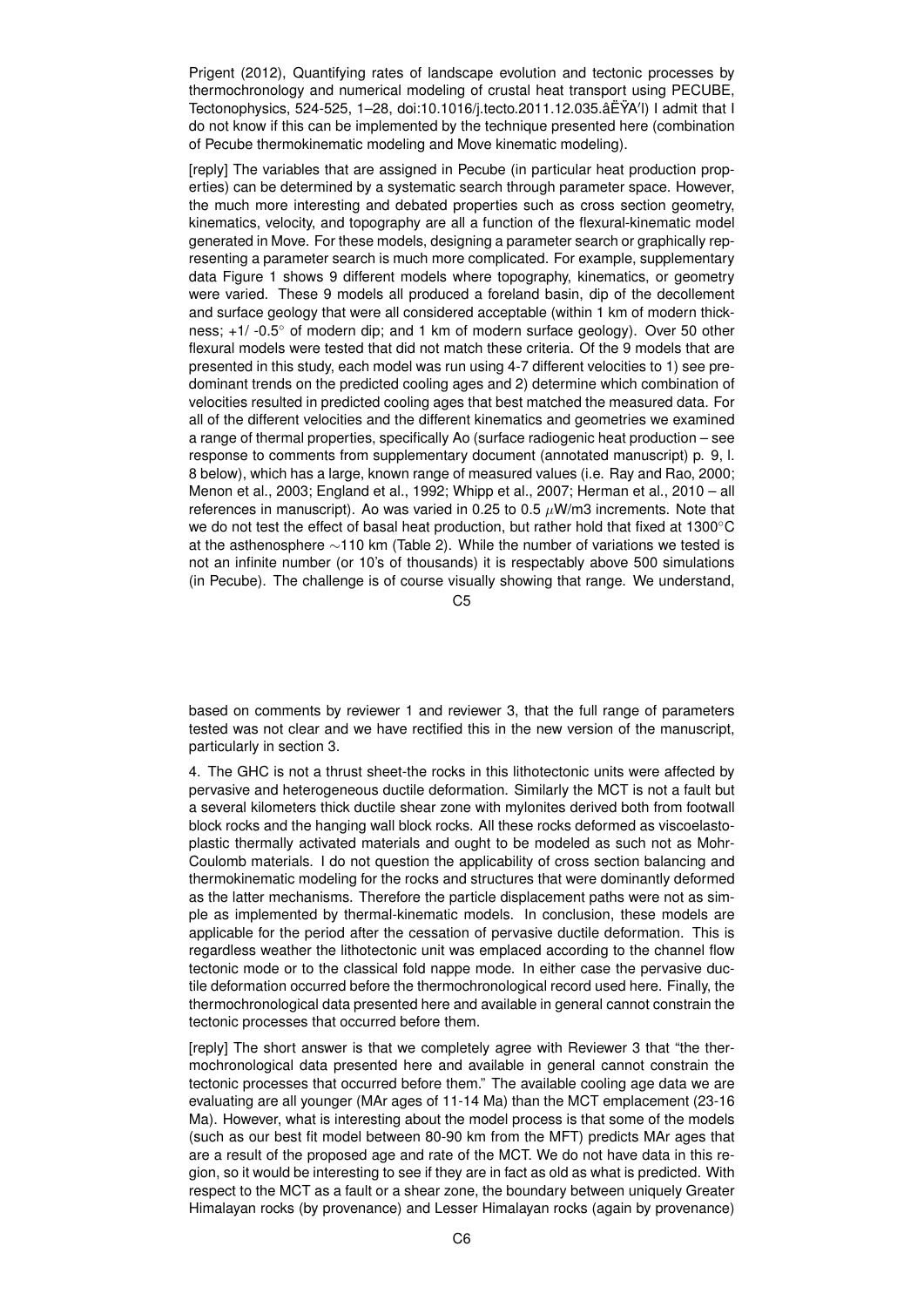is actually quite discrete (« 1 km). However, we absolutely agree with Reviewer 3 that the shear imparted to the rocks above and below this zone is pervasive and heterogeneous and that the emplacement of the MCT on the LH rocks occurred while both lithotectonic packages were not behaving in a purely elastic or brittle fashion. We also agree that the AFT, ZHe, and MAr cooling ages reproduced accurately by the model all reflect cooling after predominantly ductile deformation in these rocks. It is important to note that the models used (Move and Pecube) do not attribute any mechanical behavior to the rocks. They only describe kinematics, or the motion of material. The kinematics invoked here are just as discrete as the kinematics used in Coutand et al. (2014) at 600°-700°C at 20-30 km depth or Herman et al. (2010) at 600-700 °C and 20-30km depth. The kinematics modeled in Move do not differentiate how ductile or plastically the rocks are deforming internally. The emplacement of the Greater Himalayan rocks above Lesser Himalayan rocks is critical for the heating and cooling of the Lesser Himalayan rocks and thus needs to be in the model. If the data we were evaluating were sensitive to the compressed temperature gradient (∼450-700◦ ) across the MCT zone (∼ 1 km below and above in Bhutan; e.g. Long et al., 2016), trying to replicate the magnitude of fault-parallel shear would be more critical. As stated in response to General Comment 1, with respect to sensitivity of the cooling ages to the STD, the model predicts a cooling history and exhumation age and rate for GH rocks that can be compared to measured histories to assess how close just the simple (albeit possibly ductile) thrust emplacement model can account for the measured temperatures before attempting to incorporate a much more complex process. The manuscript was revised to clarify these points in Sections 2 and 3.

5. The authors analyze and discuss the effect of the thermophysical properties of the rocks on the spatial pattern of cooling ages. However only the values of heat production were changed (2 and 4  $\mu$ W/m3). However the thermal properties control the Péclet number, which dictates how strongly are the isotherms deflected because of the thrusting. This furthermore implies that the thermal properties have to include the study of sensitivity on thermal conductivity, heat capacity and density of the rocks.

 $C<sub>2</sub>$ 

[reply] We agree with Reviewer 3 that crustal thermal fields are sensitive to thermal conductivity, heat capacity, and density. In this study (and most exhumation studies), crustal thermal properties are assumed constant because most thermal models, including Pecube, solve the advection-diffusion equation on an Eulerian grid which is not capable of tracking moving material properties. This makes implementation of variable thermal conductivity in a highly deformed thrust belt impossible. Lagrangian grids circumvent this problem, but have shortcoming for exhumation studies. They cannot accommodate large amounts of deformation, such as in the Himalaya, without becoming unstable, and require frequent re-meshing and interpolation of model parameters and properties, thereby progressively introducing numerical uncertainty into the model. Although hybrid Eulerian-Lagrangian techniques exist, these are not commonly used and difficult to implement. Given these limitations, we (like most other studies) use average upper crustal thermophysical properties and assume they remain constant through time. However, please note that the thermophysical properties we do use are based on observations (largely from Whipp et al., 2007 and references therein). To accommodate this reviewer's concern, we have modified the manuscript in the following ways: 1. We more clearly state in the model setup section 3.2.1 that we are using observed thermal physical properties for the lithologies present in this region (see Whipp et al. 2007, and Ehlers, 2005). 2. We add a caveat statement in the same section to say: "Although thermophysical properties such as thermal conductivity, heat capacity, and density vary between different lithologies within a fold and thrust belt, the implementation of variable material properties in areas of large deformation is not possible in programs such as Pecube which solve the advection diffusion equation on an Eulerian grid. Thus, we address this potential issue by using the best available average measurements of thermophysical properties for the lithologies in this region." In addition, see response to RC1 (p. 9 l. 11) for surface radiogenic heat production.

Specific Comments: 1. Valla et al. [2010] have shown that relief development must be 2–3 times faster than the background exhumation/erosion rate to be recorded and quantitatively extracted from thermochronological data. Valla, P., F. Herman, P. A. van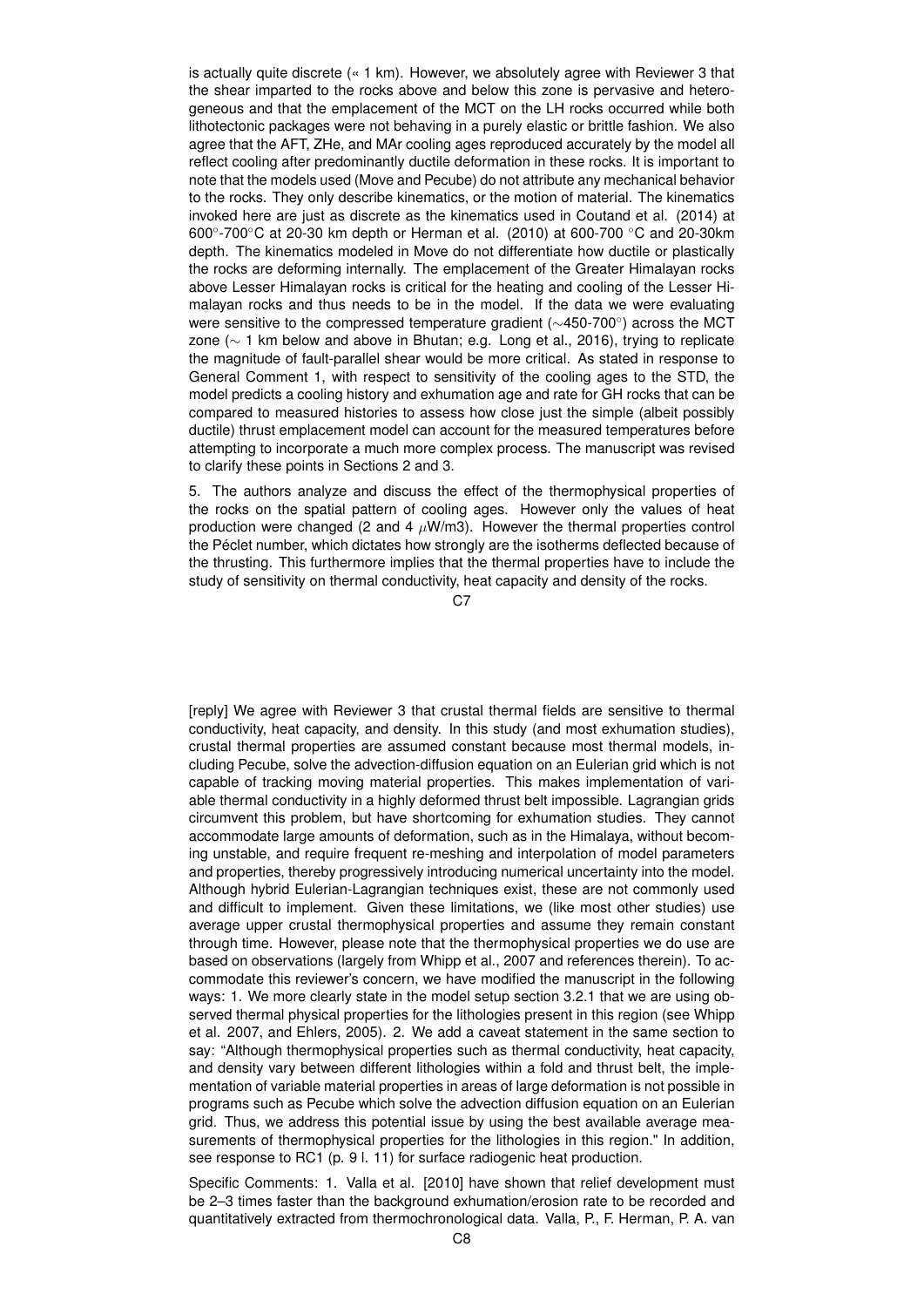der Beek, and J. Braun (2010), Inversion of thermochronological age-elevation profiles to extract independent estimates of denudation and relief history I: Theory and conceptual model, Earth Planet. Sci. Lett., 295, 511–522. Please comment in your manuscript in the relevant places.

[reply] The approach and conclusions of Valla et al. [2010] is included in Introduction and Discussion.

2. What is the evidence in the field (i.e., petrological) for the burial by Kakhtang thrust? Kakhtang thrust appears very steep therefore the burial rate might not be high. In addition the KT emplaced some of the hottest rocks in the Himalaya therefore the isotherms might have been disturbed during its activity, in other words heating and cooling does not need to imply burial and exhumation.

[reply] We agree with the reviewer's comments. However, the flexural response of motion on the steep Kakhtang Thrust is subsidence in the footwall. Modeled isostatic accommodation of this thrusting dramatically lowered topography in the footwall of the thrust and reduced erosion rates south of the thrust. In some models, enough subsidence occurred during out-of-sequence thrusting that sedimentation occurred in the immediate footwall. A potential relict of this footwall subsidence is the enigmatic lowrelief surface preserved in the Bhutan Himalaya (Duncan et al., 2003; Grujic et al., 2006). This low-relief landscape contains hundreds of meters of sediment infilling of paleo-relief and is now out of equilibrium with respect to where it was formed (Adams et al., 2016). In eastern Bhutan, the infilled sediment is derived from the structurally higher GH; conglomerate is common, thus making it easy to associate the clasts with rocks carried by the KT. As published by reviewer 3, the low-relief surface is in the immediate footwall of the Kakhtang Thrust (Grujic et al., 2006). Our flexural modeling of this region and others (e.g. McQuarrie and Ehlers, 2015, 2017; Rak et al., 2017) has highlighted the ubiquitous response of footwall subsidence and the development of low relief in the footwall region of out-of-sequence faults, thrusts, etc. We do not think that the spatial relationship between the low-relief surface and the Kaktang thrust is coinci-

C9

dental. Not only do slower erosion rates in the Kakhtang Thrust footwall alter thermal gradient, but the reduced topography limits the magnitude and rate of future erosion. The current model does take into account the deflection of isotherms as the KT moves and advects deep, hot material upward during fault motion. The amount of disturbance to isotherms in each time-step is related to the geometry of the fault and magnitude and rate of motion assigned in the time-step. Section 3.1.2 has been revised to explain these observations in the footwall of the KT and our rationale for modeling different timings of out-of-sequence thrusting. Section 4 has also been revised based on these comments.

3. Technical corrections a) Vertical uplift and vertical exhumation. Both rock and surface uplift and exhumation concern the vertical component of the particle displacement (in three different reference frames). Therefore word vertical is superfluous. However one must make difference between rock uplift and surface uplift, in particular in an article like this one where both processes are discussed. Please adhere strictly to the definitions by England and Molnar, 1990. Surface uplift, uplift of rocks, and exhumation of rocks. Geology, 18(12), pp.1173-1177. b) There is no process named "surface radiogenic heat production". Please correct the wording accordingly in the entire document.

[reply] Language was corrected to reflect England and Molnar definitions.

RC3: All the above comments and further technical comments are in the annotated file. Please also note the supplement to this comment: https://www.solid-earthdiscuss.net/se-2017-117/se-2017-117-RC3-supplement.pdf

[reply] The corrections suggested in the supplementary document were all addressed. Specific comments raised in the Supplementary PDF that are not addressed above are included below.

p.3, l. 30-31 furthermore as indicated by thermo-kinematic experiments, like this study, the cooling rates were not steady in time and space.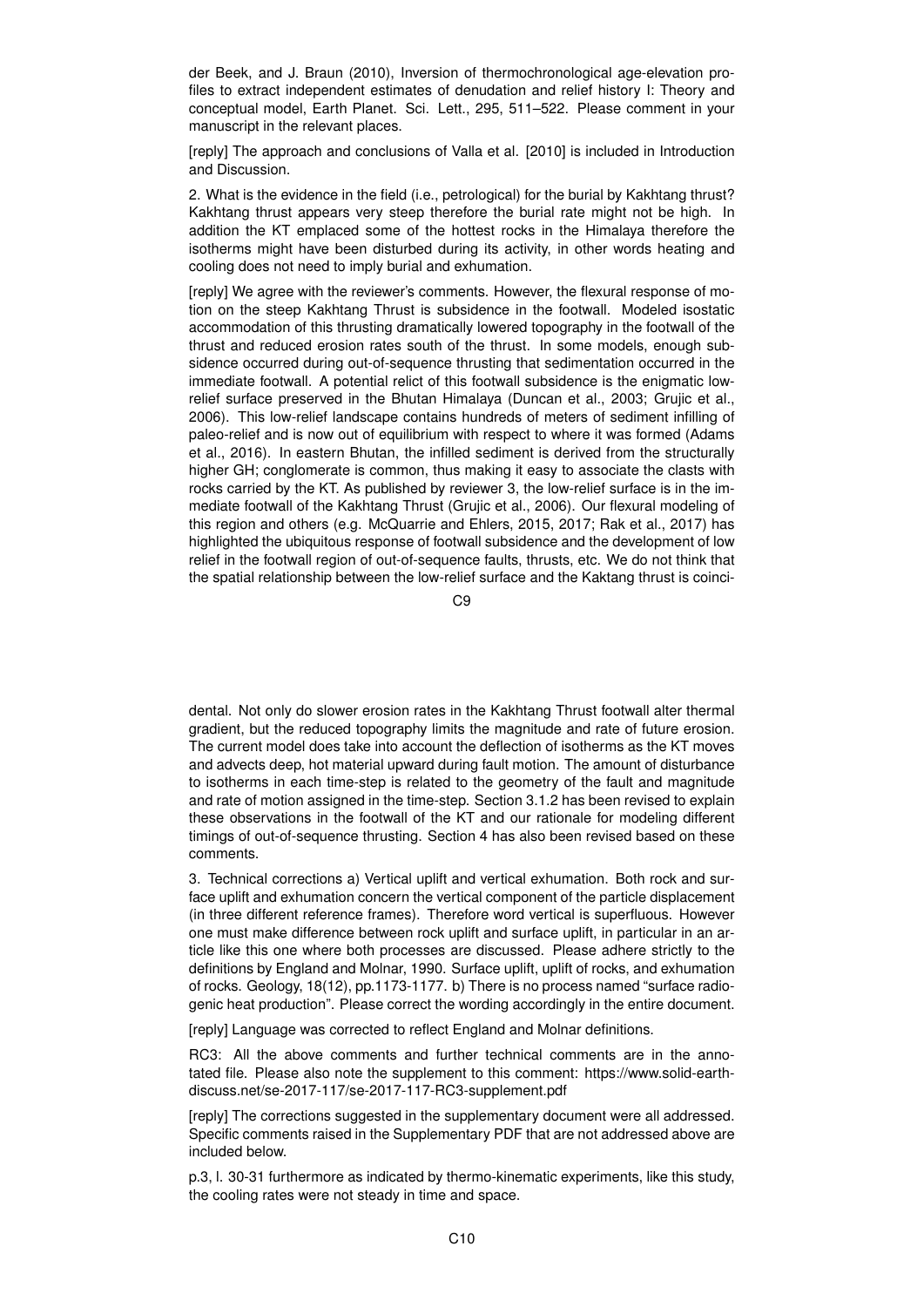[reply] We agree completely with this statement but feel the point is best addressed in the results and discussion sections. We have removed interpretations of "rapid cooling" and or processes and simply describe the age data.

p.4 line 5 Is there any effect of sample elevation? This is important since you are testing the model for the sensitivity on surface processes.

[reply] There are very limited/ modest age elevation relationships as discussed in Mc-Quarrie and Ehlers, 2015. The relationships that are present include 1) the samples from Coutand et al. (2014) that have an age-elevation relationship, and if used to determine an exhumation rate, suggest a very modest rate of 0.4 mm/yr; and 2) the southern ZHe samples when combining the data from the Kuru Chu and Trashigang transects, located ∼30 km from the MFT. The younger ages (8.5 to 10 Ma) at lower elevations (0.5 to 1 km) in the Kuru Chu and older ages (11 to 11.6 Ma) at higher elevations (1.6 to 2.4 km) along the Trashigang transect suggests differential exhumation of 0.7 mm/yr. These are expanded on in sections 2.2 and in 5.3.

p. 4, l. 20 since it is an active convergent orogen the isotherms are deformed and the geothermal gradient is not constant in space and time. Was this accounted for in the model when calculating the eroded material?

[reply] In this section we mention that advection-diffusion thermal models are used to calculate the evolving subsurface temperatures (i.e. modified isotherms and geothermal gradient) but discuss this more explicitly in section 3.2.

p. 7, l.30 What is the argument that the geometry along distant section is applicable to the study area? How do these values compare to the estimates by Coutand et al. (2014) and by Singer, J., Obermann, A., Kissling, E., Fang, H., Hetényi, G., Grujic, D. (2017) Along-strike variations in the Himalayan orogenic wedge structure in Bhutan from ambient seismic noise tomography. Geochemistry, Geophysics, Geosystems, 18, 4, 1483-1498. DOI: 10.1002/2016GC006742.

C11

[reply] We have removed the INDEPTH reference. We found that Singer et al. (2017, JGR Solid Earth) had the specific data on to the dip of the décollement and the dip of the Moho. The relationship between the décollement geometry of Long et al. (2011b) and Coutand et al. (2014) is no different than that described in McQuarrie and Ehlers (2015; figure 3C). However the modified décollement geometry is much closer to EB1 in Coutand et al. (2014), with more discrete ramp steps.

p. 9, l. 8 ["surface radiogenic heat production"] –There is no such physical process. Please correct the wording accordingly in the entire document.

[reply] Author Response: With due respect, yes, there is. Please see detailed response to comment: p. 9 l. 11 from Reviewer 1: Radiogenic heat production at the surface can vary spatially by large amounts (e.g., Mareschal and Jaupart, 2013) and is a function of the concentration of heat-producing elements in the crust. Systematic sampling of crustal rocks now exposed at the surface indicates that heat production diminishes with depth through the crust and that this decline is not monotonic (Ketcham, 1996; Brady et al., 2006). Thus we prescribe an exponential decrease in heat production with depth, as opposed to assuming a constant crustal heat production. An exponential decrease in heat production with depth requires definition of a surface radiogenic heat production (Ao) and an e-folding depth.

p. 13, l. 25 there is no such a process. Do you mean surface heat flow or (radiogenic) heat production

[reply] Neither, please see response to p. 9, l. 8.

p. 15, l.2 The GHC is not a thrust sheet as the MCT is not a fault but a several kilometers thick ductile shear zone. Therefore the particle displacement paths were as simple as predicted by thermal-kinematic models. Therefore these models are applicable for the period after the cessation of pervasive ductile deformation.

[reply] In the end we may need to continue to agree to disagree with Reviewer 3 on this